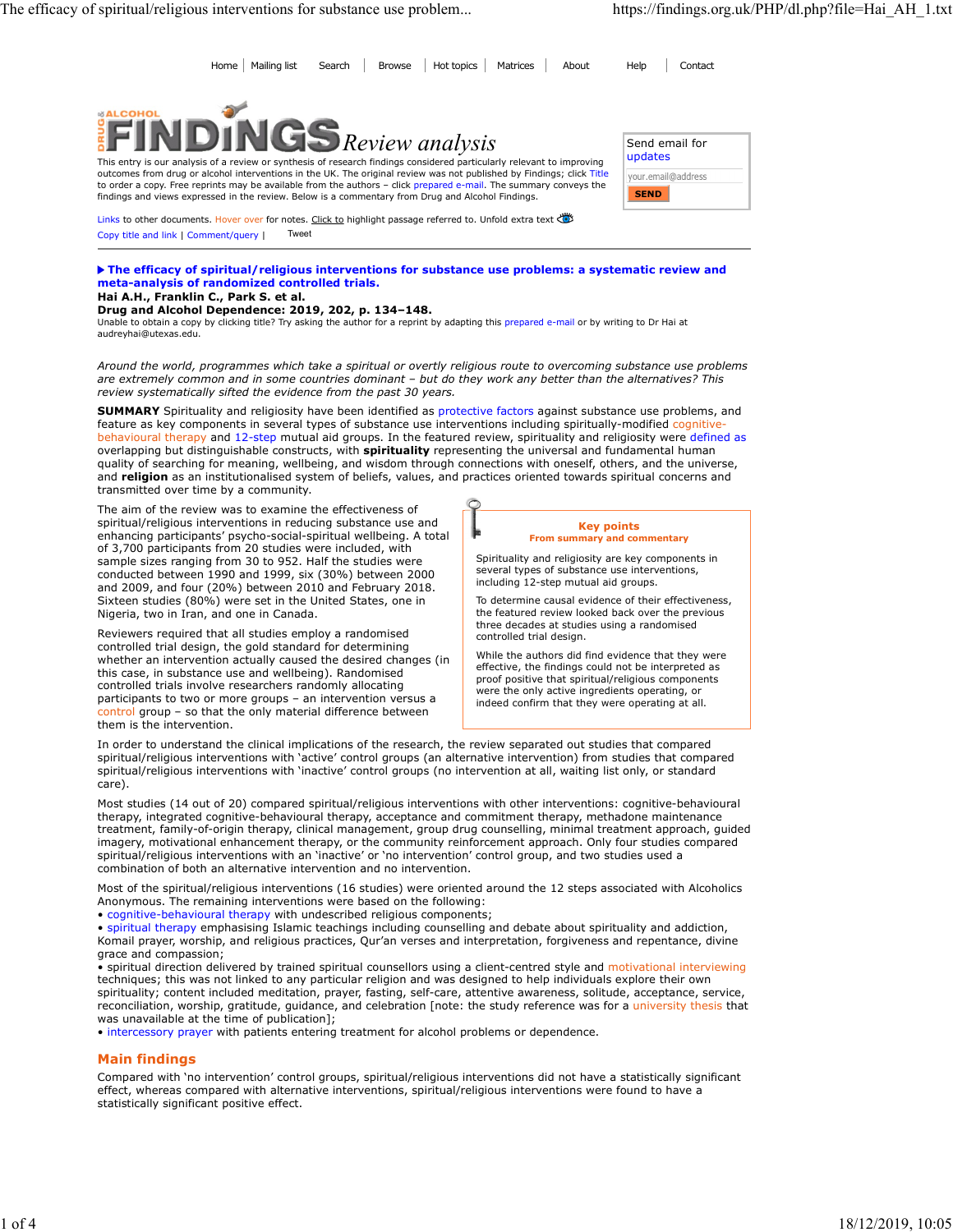Compared with alternative interventions, spiritual/religious interventions had a significant positive effect on substance use outcomes. The average effect for psycho-social-spiritual outcomes, however, was not significant. These findings suggest that spiritual/religious interventions were more efficacious than alternative interventions for substance use outcomes and may have been equally efficacious for psycho-social-spiritual outcomes. More specifically, as only studies evaluating 12-step-oriented interventions allocated control groups to another active intervention, the review indicated that 12-step spiritual/religious interventions may be more efficacious than alternative interventions for substance use outcomes.

## The authors' conclusions

To determine whether there was causal evidence of the effectiveness of spiritual/religious interventions, the featured review looked back at three decades of studies using a randomised controlled trial design. While the authors did find evidence to suggest that spiritual/religious interventions were effective, the findings could not be interpreted as implying that spiritual/religious components were the only active ingredients operating, or indeed confirm that they were operating at all.

The bulk of the research focused on interventions oriented around the 12 steps of Alcoholic Anonymous, and most often compared 12-step interventions with alternative interventions rather than a control group of no treatment, standard care, or waiting list only. This had implications for the interpretation of the results. Determining the relative effect of spiritual/religious interventions compared with alternative interventions could help to inform decisions about whether to choose spiritual/religious interventions over other interventions. In contrast, further research to understand the absolute effect of spiritual/religious interventions compared with no other intervention would inform decision-making about whether to employ spiritual/religious interventions when no other intervention is available or whether to add spiritual/religious interventions to standard care.

**FINDINGS COMMENTARY** The core component running through every primary intervention in the featured review was spirituality/religiosity. However, the reviewers urged a cautious interpretation of the results, pointing out that evidence supporting the effectiveness of spiritual/religious interventions did not equate to evidence of spiritual/religious components being the only active ingredients operating, or indeed confirm that they were operating at all. This type of caveat raises the possibility that observed effects may be explained by other factors – perhaps common features of substance use interventions rather than treatment techniques per se.

#### Implications of the findings

There was evidence that spiritual/religious interventions were effective for people with substance use issues. However, there appeared to be no effect on psycho-social-spiritual outcomes specifically – a surprising finding given that spiritual interventions would be expected to positively impact outcomes related to spirituality even if they did not affect substance use.

The findings were predominantly based on studies comparing the effectiveness of 12-step interventions with alternative interventions, though even the 12-step designation covered a broad range of interventions (and different intensities), ranging from individual counselling to group meetings, educational seminars, and 12 step facilitation (which introduces clients to the 12-step philosophy and support system) combined with medication.

One of the defining features of 12-step programmes is the mutual aid ethos – "the social, emotional and informational support provided by, and to, members of a group at every stage of their recovery from active alcohol and/or drug use and addiction". Although in one respect the review set a high standard for studies by requiring that all met the methodological bar of randomly allocating participants to a spiritual/religious intervention or a control group, the few studies of 12-step programmes that required group participation may not have been well served by the classic randomised controlled trial format. Participation in mutual aid is something someone does, not something done to them that can be expected to work regardless of whether they chose that route to recovery or embraced it once experienced. That being said, without randomisation results are vulnerable to the possibility that people who choose to participate in mutual aid interventions do better than those who choose not to just because they are keener to achieve abstinence, rather than due to any impact of the groups – so-called 'self-selection' bias.

Unlike the findings detailed in the featured paper, an earlier review (2006) conducted according to rigorous Cochrane Collaboration procedures did not demonstrate the effectiveness of Alcoholics Anonymous (AA) or other 12-step approaches in reducing drinking and achieving abstinence compared with other interventions.

Helping readers judge for themselves whether the original Cochrane review was correct on balance in concluding that there was no evidence of AA's effectiveness, another paper assessed the totality of the literature according to six key criteria for establishing cause and effect:

- 1. Strength of association: rates of abstinence were approximately twice as high among those who attended AA.
- 2. 'Dose-response' relationship: higher levels of attendance were related to higher rates of abstinence.
- 3. Consistency of association: found across different samples and follow-up periods.
- 4. Demonstrating the effect followed the influence: prior AA attendance was predictive of subsequent abstinence.
- 5. Specific effects: evidence weakest when held to the standard of ruling out other explanations for abstinence.
- 6. Plausibility: the 'active ingredients' predicted by theories of behavioural change were evident at AA meetings and through the AA steps and fellowship.

Among the rigorous studies, there were mixed results: two positive findings for the effectiveness of AA, one negative finding, and one not showing an expected effect.

Studies published after 2006 which applied the 12-step principles have recorded mixed findings according to the featured review:

• In 2007, both 12-step facilitation and integrated dual disorder-specific cognitive-behavioural therapy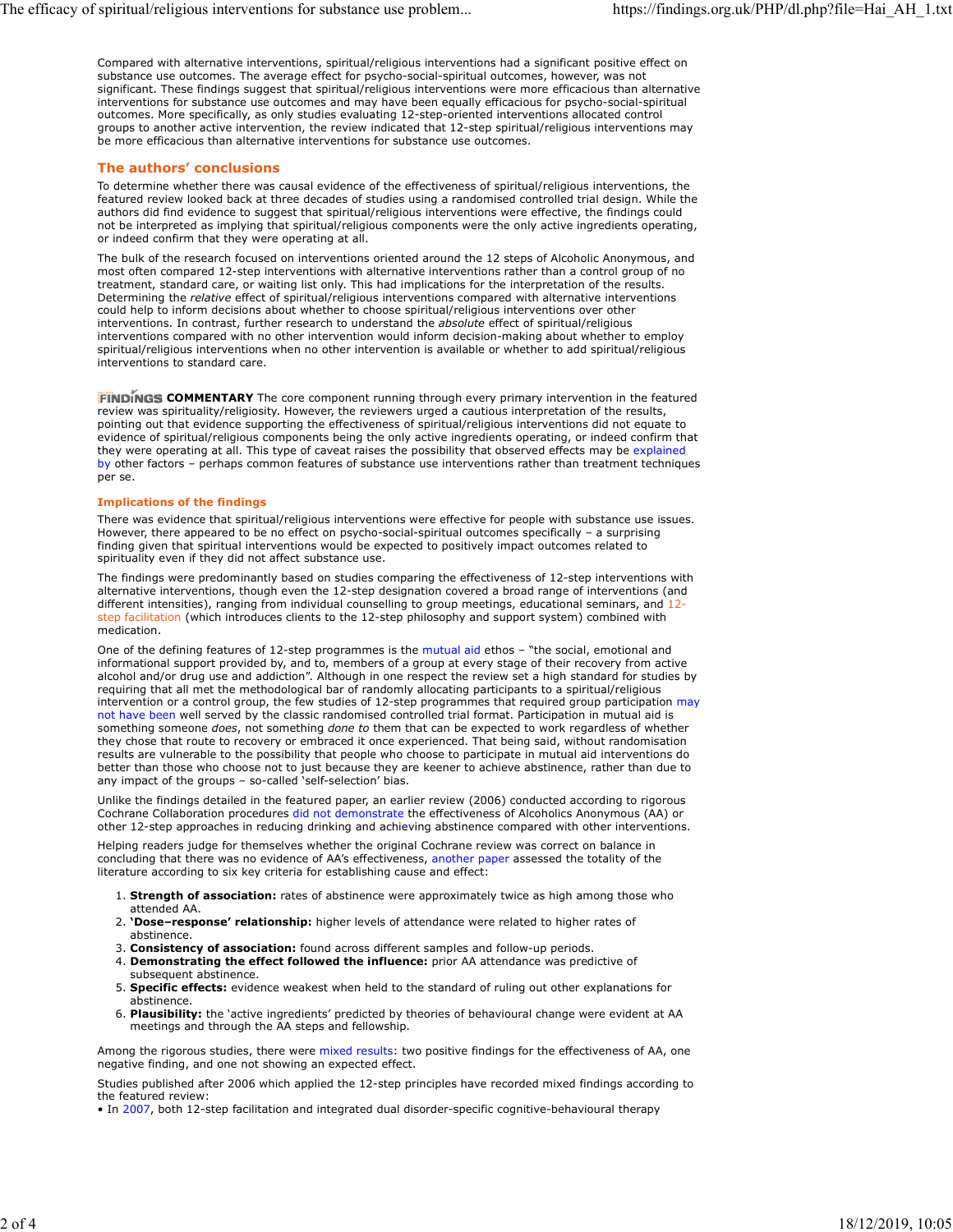produced improvements in self-efficacy, and these changes were associated with substance use outcomes.

• In 2011, the differences between community reinforcement and 12-step facilitation were not significant for any of the outcome measures.

• In 2012, 12-step facilitation was associated with less cocaine use throughout treatment and a higher number of urine samples testing negative for cocaine use than those not assigned to 12-step facilitation.

• In 2016, compared to the methadone maintenance treatment control group, the Narcotics Anonymous group showed significant improvements in psychological well-being, self-acceptance, personal growth, but not in psychological flexibility, autonomy, or purpose in life.

An updated version of the Cochrane review (the protocol was released in 2017) is expected in 2019/2020.

#### The religious origins of the 12 steps

The 12 steps at the heart of Alcoholics Anonymous ( listed here) have an overtly religious tone, with seven of the steps "refer[ring] either to a deity – 'God,' 'Him' or 'a Power greater than ourselves' – or to religious practices such as prayer."

While the umbrella group for Alcoholics Anonymous in the UK acknowledges the programme has its origins in a Christian group, it says there is "only one requirement for membership and that is the desire to stop drinking. There is room in AA for people of all shades of belief and non-belief". Indeed, it does seem  $\overline{a}$  a Made a searching and fearless that there is some appetite for this application of the principles across the spectrum.

In the United States, where the programme is a more established feature of addiction treatment than the UK, the New York Times covered the growing phenomenon of "Alcoholics Anonymous, Without the Religion". At the time of publication, there were around 150 groups nationally which appealed to agnostics, atheists, and humanists alike. People were reportedly creating their own secular versions of the 12 steps, for example, instead of needing divine assistance for recovery, needing "strengths beyond our awareness and resources to restore us to sanity", as well as creating secular traditions within the groups themselves – for instance, instead of clasping hands and reciting the Lord's Prayer (or the Serenity Prayer) at the end of the session, reciting together, "Live and let live".

Religion is one of several "controversial" aspects of 12 step programmes which research has identified as a "point of resistance" among some people with drug and alcohol problems, while recognising that for others belief in an external higher power may be just what is needed to propel them towards change (for which see the story of Bill Wilson who went on to co-found Alcoholics Anonymous). However, religion being a potential point of resistance is not necessarily the same as it being a major obstacle to participation.

A US survey of outpatient treatment services between 2001 and 2002 found that barriers to 12-step participation were more often perceived to be

The 12 steps as described by Alcoholics Anonymous

- 1. We admitted we were powerless over alcohol – that our lives had become unmanageable.
- 2. Came to believe that a Power greater than ourselves could restore us to sanity.
- 3. Made a decision to turn our will and our lives over to the care of God as we understood Him.
- 4. Made a searching and fearless moral inventory of ourselves.
- 5. Admitted to God, to ourselves and to another human being the exact nature of our wrongs.
- 6. Were entirely ready to have God remove all these defects of character.
- 7. Humbly asked Him to remove our shortcomings.
- 8. Made a list of all persons we had harmed, and became willing to make amends to them all.
- 9. Made direct amends to such people wherever possible, except when to do so would injure them or others.
- 10. Continued to take personal inventory and when we were wrong promptly admitted it.
- 11. Sought through prayer and meditation to improve our conscious contact with God as we understood Him, praying only for knowledge of His will for us and the power to carry that out.
- 12. Having had a spiritual awakening as the result of these steps, we tried to carry this message to alcoholics and to practice these principles in all our affairs.

motivation, readiness for change, and feeling the need for help, than religion or accepting powerlessness over addiction – though around half of both sets of services still agreed that "the religious aspect of 12-step groups is an obstacle for many" and that "the emphasis on powerlessness can be dangerous".

Whether similar findings would emerge in the UK is unclear. Certainly in one study, references to a 'higher power' and God seemed the least appreciated and most off-putting of the 12 steps, and more so among drinkers in treatment than people who used drugs. In this study almost half the drinkers said the 12 steps would deter them from attending AA/NA meetings.

Comparing the importance of religion in the US and UK in 2003, a Gallup public opinion poll found that 60% in the US felt religion was very important (and 23% fairly important), but only 17% (and 30%) said the same in Great Britain. More recently the proportion of the UK population identified as having no religion in the British Social Attitudes survey reached 53% (up from 49% in 2014 and 46% in 2011), outnumbering the 43% who defined themselves as Christian.

An Effectiveness Bank hot topic delves more into what defines the 12-step experience. A pertinent point to consider, raised by Professor Keith Humphreys in response to the featured commentary, was that there may be a gap in the perceived importance of spiritual/religious issues between the population who researches and provides treatment and the population who receives treatment.

Thanks for their comments on this entry in draft to Professor Keith Humphreys of Stanford University in California, United<br>States. Commentators bear no responsibility for the text including the interpretations and any rema

Last revised 17 December 2019. First uploaded 10 November 2019